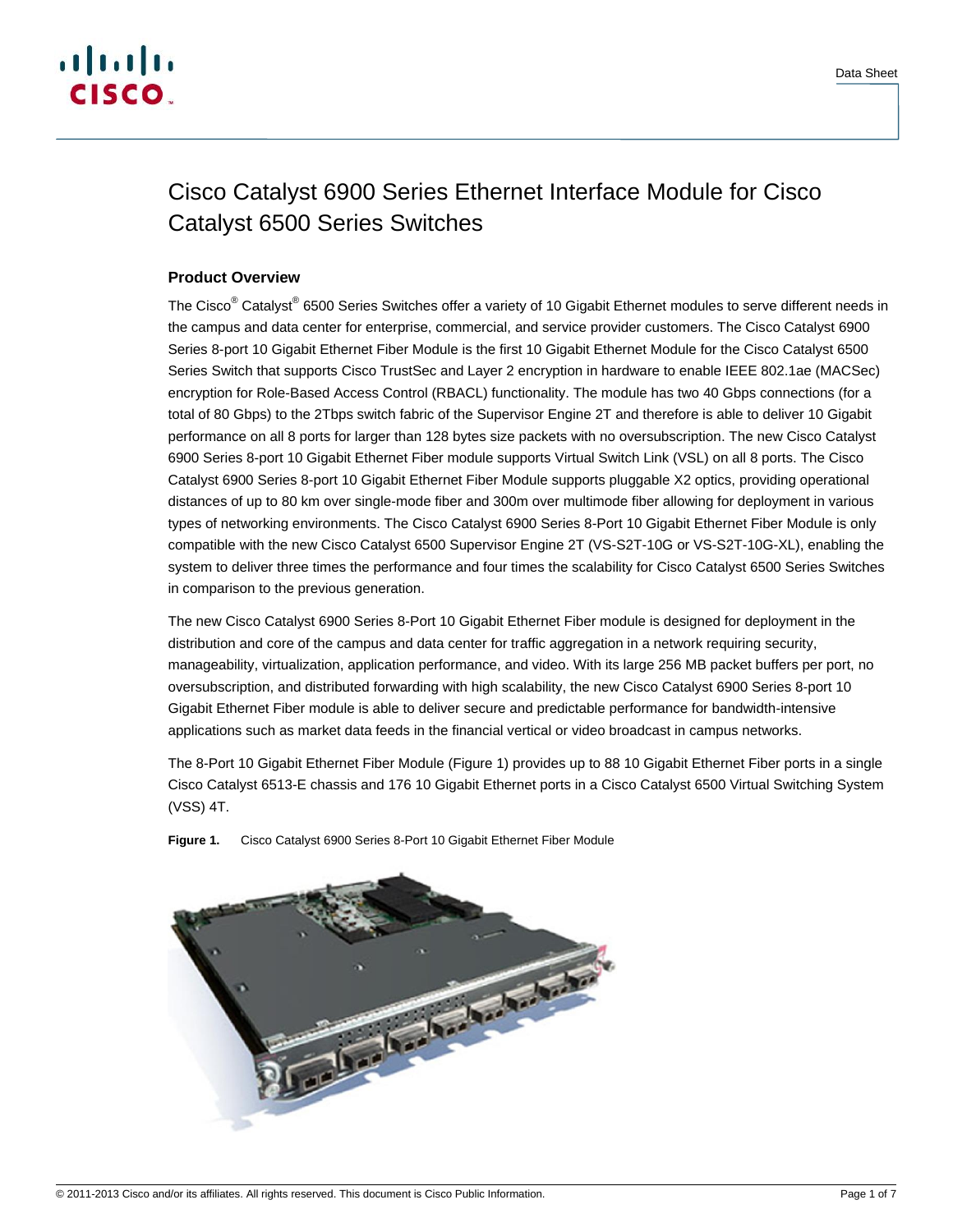For more information, see the white paper discussing 10 Gigabit Ethernet switching for enterprises at [http://www.cisco.com/en/US/products/hw/switches/ps708/products\\_white\\_paper0900aecd802a648b.shtml.](http://www.cisco.com/en/US/products/hw/switches/ps708/products_white_paper0900aecd802a648b.shtml)

### **Main Features and Benefits**

Table 1 summarizes the primary features and benefits of the Cisco Catalyst 6900 Series 8-Port 10 Gigabit Ethernet Fiber Module.

| Table 1. |  | Cisco Catalyst 6900 Series 8-Port 10 Gigabit Ethernet Fiber Module Primary Features |  |
|----------|--|-------------------------------------------------------------------------------------|--|
|----------|--|-------------------------------------------------------------------------------------|--|

| <b>Feature</b>                                           | Cisco Catalyst 6900 Series 8-Port 10GbE Fiber Module                                                                                                                                                                                                                                                                                                                                                                                                                                                                                                                                                                                                                                                                                                                                                                                                                                                                                                                                                                                                                                                                                                                                 |
|----------------------------------------------------------|--------------------------------------------------------------------------------------------------------------------------------------------------------------------------------------------------------------------------------------------------------------------------------------------------------------------------------------------------------------------------------------------------------------------------------------------------------------------------------------------------------------------------------------------------------------------------------------------------------------------------------------------------------------------------------------------------------------------------------------------------------------------------------------------------------------------------------------------------------------------------------------------------------------------------------------------------------------------------------------------------------------------------------------------------------------------------------------------------------------------------------------------------------------------------------------|
| <b>Ports</b>                                             | 8                                                                                                                                                                                                                                                                                                                                                                                                                                                                                                                                                                                                                                                                                                                                                                                                                                                                                                                                                                                                                                                                                                                                                                                    |
| Optics                                                   | X2                                                                                                                                                                                                                                                                                                                                                                                                                                                                                                                                                                                                                                                                                                                                                                                                                                                                                                                                                                                                                                                                                                                                                                                   |
| Switch fabric<br>connection                              | 80 Gbps full duplex                                                                                                                                                                                                                                                                                                                                                                                                                                                                                                                                                                                                                                                                                                                                                                                                                                                                                                                                                                                                                                                                                                                                                                  |
| Oversubscription                                         | 1:1                                                                                                                                                                                                                                                                                                                                                                                                                                                                                                                                                                                                                                                                                                                                                                                                                                                                                                                                                                                                                                                                                                                                                                                  |
| <b>Forwarding engine</b>                                 | • WS-X6908-10G-2T: comes equipped with DFC4 for distributed forwarding, supporting 256K forwarding entries,<br>increased ACL entries to 64K, increased Netflow entries to 512K, and increased IPv4 forwarding speed to 60 Mpps<br>. WS-X6908-10G-2TXL: equipped with DFC4XL for distributed forwarding, supporting 1 million+ forwarding entries,<br>increased ACL entries to 256K, increased Netflow entries to 1 million+ and increased IPv4 forwarding speed to 60<br><b>Mpps</b><br>• Increased performance of up to 60Mpps for L2, IPv4 and MPLS forwarding and up to 30Mpps for IPv6 forwarding<br>• Increased multicast routes to 256K<br>• Support for 16K Bridge Domains, allowing the standard 4K VLANs to be reused across these bridge domains,<br>effectively increasing the number of VLANs available in the system<br>• Increased MAC Address Table to 128K<br>• IPV4 IGMPv3 snooping in hardware<br>• IPv6 MLDv2 snooping in hardware<br>• PIM registers in hardware<br>• IPV4 & IPv6 in IPv6 tunneling<br>• IPv6 in IPv4 tunneling (ISATAP, 6to4, GRE)<br>• QoS support for uniform, short pipe and pipe mode tunnel<br>• Terminate the tunnel in the same loopback |
| <b>Security</b>                                          | • TrustSec and IEEE 802.1ae Layer 2 Encryption in HW to enable MACSec                                                                                                                                                                                                                                                                                                                                                                                                                                                                                                                                                                                                                                                                                                                                                                                                                                                                                                                                                                                                                                                                                                                |
| Queues                                                   | • Receive: 8q4t<br>• Transmit: 1p7q4t                                                                                                                                                                                                                                                                                                                                                                                                                                                                                                                                                                                                                                                                                                                                                                                                                                                                                                                                                                                                                                                                                                                                                |
| Queuing mechanisms                                       | • Class of Service (CoS) based queue mapping<br>• Differentiated Service Code Point (DSCP) based queue mapping                                                                                                                                                                                                                                                                                                                                                                                                                                                                                                                                                                                                                                                                                                                                                                                                                                                                                                                                                                                                                                                                       |
| <b>Scheduler</b>                                         | • Deficit Weighted Round Robin (DWRR)<br>• Weighted Random Early Detection (WRED)<br>• Smoothed Round Robin (SRR) at egress                                                                                                                                                                                                                                                                                                                                                                                                                                                                                                                                                                                                                                                                                                                                                                                                                                                                                                                                                                                                                                                          |
| Port buffers                                             | • 256MB per port                                                                                                                                                                                                                                                                                                                                                                                                                                                                                                                                                                                                                                                                                                                                                                                                                                                                                                                                                                                                                                                                                                                                                                     |
| Hardware-based<br>multicast replication                  | • Ingress and egress<br>• Approximately 20 Gbps per replication engine<br>• 4 replication engines per module delivering total throughput of 80 Gbps                                                                                                                                                                                                                                                                                                                                                                                                                                                                                                                                                                                                                                                                                                                                                                                                                                                                                                                                                                                                                                  |
| Jumbo frame support<br>for bridged and routed<br>packets | Up to 9216 bytes                                                                                                                                                                                                                                                                                                                                                                                                                                                                                                                                                                                                                                                                                                                                                                                                                                                                                                                                                                                                                                                                                                                                                                     |
| Maximum port density<br>per chassis                      | 64 ports (6509-E chassis)<br>88 ports (6513-E chassis)                                                                                                                                                                                                                                                                                                                                                                                                                                                                                                                                                                                                                                                                                                                                                                                                                                                                                                                                                                                                                                                                                                                               |
| <b>Maximum port density</b><br>per VSS                   | 128 ports (6509-E chassis)<br>176 ports (6513-E chassis)                                                                                                                                                                                                                                                                                                                                                                                                                                                                                                                                                                                                                                                                                                                                                                                                                                                                                                                                                                                                                                                                                                                             |
| Can be used to form<br>virtual switch link               | Yes (all ports)                                                                                                                                                                                                                                                                                                                                                                                                                                                                                                                                                                                                                                                                                                                                                                                                                                                                                                                                                                                                                                                                                                                                                                      |
| <b>Supervisor engines</b><br>supported                   | Supervisor Engine 2T and 2TXL                                                                                                                                                                                                                                                                                                                                                                                                                                                                                                                                                                                                                                                                                                                                                                                                                                                                                                                                                                                                                                                                                                                                                        |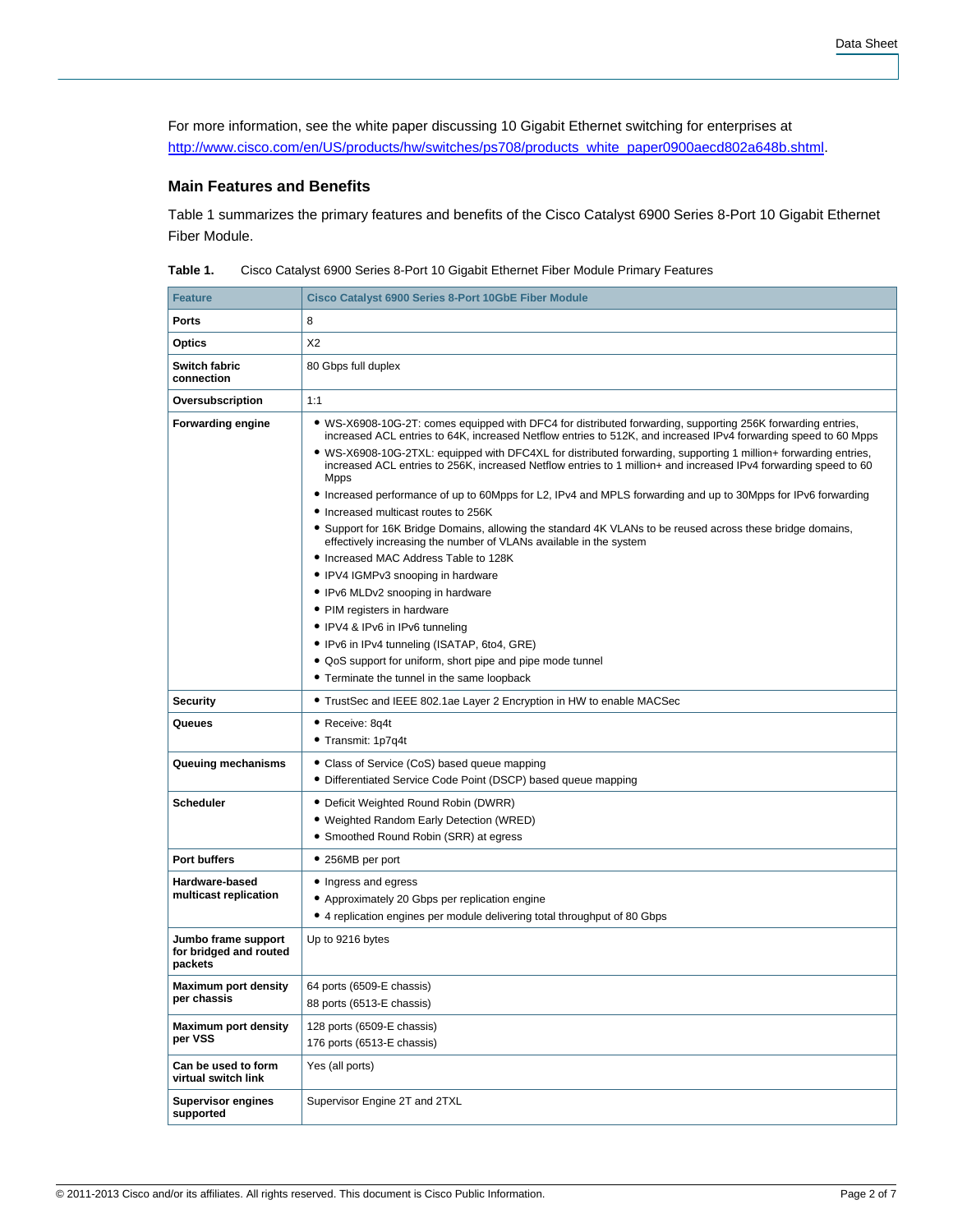| Feature                  | Cisco Catalyst 6900 Series 8-Port 10GbE Fiber Module                                                                                                                                                   |
|--------------------------|--------------------------------------------------------------------------------------------------------------------------------------------------------------------------------------------------------|
| <b>Chassis supported</b> | Any Cisco Catalyst 6500 E-Series chassis, including 6503-E, 6504-E, 6506-E, 6509-E, 6509-V-E, 6513-E (NEBS<br>compliant: operating temperature up to 55°C)<br>• Not supported in non-E Series chassis. |
| <b>Slot requirements</b> | • Can occupy any slot in any Cisco Catalyst 6503-E, 6504-E, 6506-E, 6509-E, or 6509-V-E chassis<br>• Can occupy slots 1-6 and 9-13 in a Cisco Catalyst 6513-E chassis                                  |
| Onboard memory           | 2 GB default (no higher upgrade)                                                                                                                                                                       |

Table 2 summarizes pluggable optics supported on the Cisco Catalyst 6900 Series 8-Port 10 Gigabit Ethernet Fiber Module.

| Table 2. |  | Pluggable Optics for Cisco Catalyst 6900 Series 8-Port 10 Gigabit Ethernet Fiber Module |
|----------|--|-----------------------------------------------------------------------------------------|
|----------|--|-----------------------------------------------------------------------------------------|

| <b>Part Number</b>                                                | <b>Transceiver Type</b>                  | Wavelength                             | <b>IEEE Standard</b> | <b>Maximum Distance and Cable Type</b> <sup>1</sup>                                                                                                                                                                                                                             |
|-------------------------------------------------------------------|------------------------------------------|----------------------------------------|----------------------|---------------------------------------------------------------------------------------------------------------------------------------------------------------------------------------------------------------------------------------------------------------------------------|
| X2-10GB-LRM                                                       | 10GBASE-LRM                              | 1310 nm serial                         | <b>IEEE 802.3ag</b>  | 220m over multimode fiber                                                                                                                                                                                                                                                       |
| <b>X2-10GB-LR</b>                                                 | !0GBASE-LR                               | 1310 nm serial                         | IEEE 802.3ae         | 10 km over single-mode fiber                                                                                                                                                                                                                                                    |
| <b>X2-10GB-SR</b>                                                 | 10GBASE-SR                               | 850 nm serial                          | <b>IEEE 802.3ae</b>  | • 26m over 62.5-micron FDDI-grade multimode fiber<br>• 33m over 62.5-micron 200 MHz x km multimode<br>fiber<br>• 66m over 50-micron 400 MHz x km multimode fiber<br>• 82m over 50-micron 500 MHz x km multimode fiber<br>• 300m over 50-micron 2000 MHz x km multimode<br>fiber |
| <b>X2-10GB-ER</b>                                                 | 10GBASE-ER                               | 1550 nm serial                         | <b>IEEE 802.3ae</b>  | 40 km over single-mode fiber                                                                                                                                                                                                                                                    |
| <b>X2-10GB-ZR</b>                                                 | 10GBASE-ZR                               | 1550 nm serial                         |                      | 80 km over single-mode fiber                                                                                                                                                                                                                                                    |
| X2-10GB-LX4                                                       | 10GBASE-LX4                              | <b>WWDM 1310 nm</b>                    | <b>IEEE 802.3ae</b>  | • 300m over 62.5-micron FDDI grade multimode fiber<br>• 240m over 50-micron 400 MHz x km multimode fiber<br>• 300m over 50-micron 500 MHz x km multimode fiber                                                                                                                  |
| X2-10GB-CX4                                                       | 10GBASE-CX4                              | Copper                                 | <b>IEEE 802.3ak</b>  | 15m over 8 pair 100-Ohm InfiniBand cable                                                                                                                                                                                                                                        |
| X2-10G-DWDM                                                       | <b>DWDM</b>                              | 32 different<br>wavelengths;<br>C band | 100 GHz ITU grid     | 32 wavelengths over single strand of single-mode fiber;<br>80 km                                                                                                                                                                                                                |
| CVR-X2-SFP10G                                                     | SFP+ converter for<br>X2 ports           |                                        |                      |                                                                                                                                                                                                                                                                                 |
| SFP-10G-LRM                                                       | 10GBASE-LRM                              | 1310 nm                                | IEEE 802.3           | 220m over multimode fiber                                                                                                                                                                                                                                                       |
| SFP-10G-LR                                                        | 10GBASE-LR                               | 1310 nm                                | <b>IEEE 802.3</b>    | 10 k over single-mode fier                                                                                                                                                                                                                                                      |
| SFP-10G-ER                                                        | 10GBASE-ER                               | 1550 nm                                | IEEE 802.3           | 40 k over single-mode fiber                                                                                                                                                                                                                                                     |
| SFP-H10GB-CU1M1<br>(With CVR-X2-SFP10G<br>converter for X2 ports) | Cisco 10GBASE-<br>CU SFP+ cable          | Copper                                 | SFP+ MSA SFF-8431    | 1-m 10G SFP+ Twinax cable assembly, passive                                                                                                                                                                                                                                     |
| SFP-H10GB-CU3M1<br>(With CVR-X2-SFP10G<br>converter for X2 ports) | Cisco 10GBASE-<br>CU SFP+ cable          | Copper                                 | SFP+ MSA SFF-8431    | 3-m 10G SFP+ Twinax cable assembly, passive                                                                                                                                                                                                                                     |
| SFP-H10GB-CU5M1<br>(With CVR-X2-SFP10G<br>converter for X2 ports) | Cisco 10GBASE-<br>CU SFP+ cable          | Copper                                 | SFP+ MSA SFF-8431    | 5-m 10G SFP+ Twinax cable assembly, passive                                                                                                                                                                                                                                     |
| SFP-10G-SR (With<br>CVR-X2-SFP10G<br>converter for X2 ports)      | 10GBASE-SR<br>SFP+ transceiver<br>module | 850nm                                  | <b>IEEE 802.3ae</b>  | • 26m over 62.5-micron FDDI-grade multimode fiber<br>• 33m over 62.5-micron 200 MHz x km multimode<br>fiber<br>• 66m over 50-micron 400 MHz x km multimode fiber<br>• 82m over 50-micron 500 MHz x km multimode fiber<br>• 300m over 50-micron 2000 MHz x km multimode<br>fiber |

To calculate the exact distances that your module will support before installation, see optical specifications in the X2 data sheets. The exact distance supported varies according to the number of splices and connectors in a single-mode fiber strand. [Cisco 10GBASE X2 modules data sheet](http://www.cisco.com/en/US/products/hw/modules/ps5455/products_data_sheet0900aecd801f92aa.html)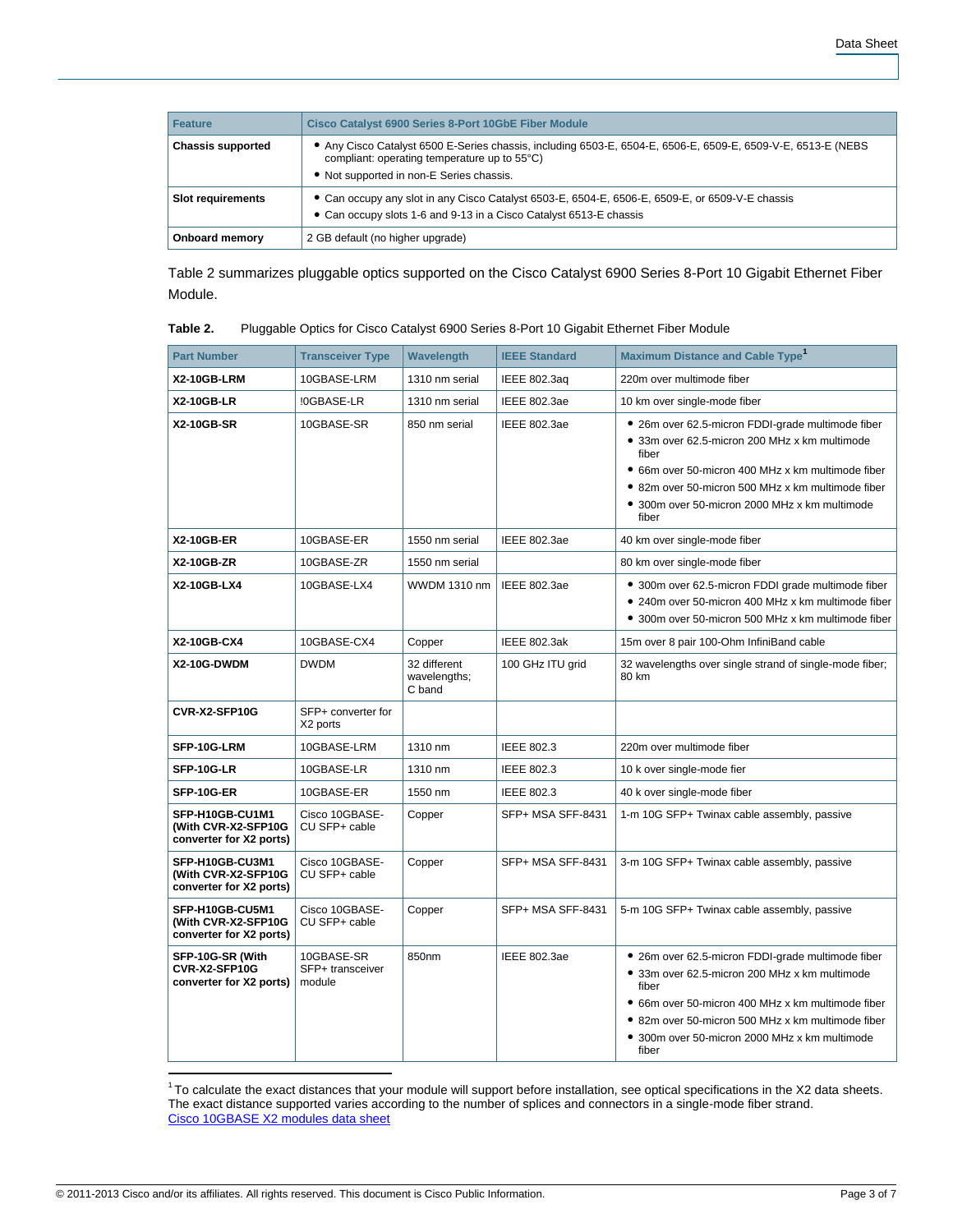For more information about most up to date EOS/EOL information on Cisco Catalyst 6500 Series Switches compatible transceivers, visi[t http://www.cisco.com/en/US/products/hw/modules/ps5455/prod\\_eol\\_notices\\_list.html.](http://www.cisco.com/en/US/products/hw/modules/ps5455/prod_eol_notices_list.html)

### **Product Specifications**

Table 3 lists product specifications of the Cisco Catalyst 6900 Series 8-Port 10 Gigabit Ethernet Fiber Module.

| Table 3. | <b>Product Specifications</b> |
|----------|-------------------------------|
|----------|-------------------------------|

| <b>Product</b>                 | <b>Specifications</b>                                                                                                                            |
|--------------------------------|--------------------------------------------------------------------------------------------------------------------------------------------------|
| <b>Standard protocols</b>      | IEEE 802.1d, IEEE 802.1p, IEEE 802.1q, IEEE 802.1s, IEEE 802.1w, IEEE 802.3x, IEEE 802.3ad, IEEE 802.3ae, IEEE<br>802.3aq, and IEEE 802.3an      |
| <b>Physical specifications</b> | • Occupies one slot in the Cisco Catalyst 6500 E-Series chassis                                                                                  |
|                                | • Dimensions (H x W x D): 1.73 x 14.4 x 16 in. (4.4 x 36.6 x 40.6 cm)                                                                            |
|                                | • Weight: 12.6 pounds excluding X2 components; 1/4 pound for each X2                                                                             |
| Environmental                  | Operating temperature:                                                                                                                           |
| conditions                     | • Agency-certified for operation: 32 to 104°F (0 to 40°C)                                                                                        |
|                                | • Design and tested for operation 32 to 130°F (0 to 55°C)                                                                                        |
|                                | • Storage temperature: -40 to 167°F (-40 to 75°C)                                                                                                |
|                                | • Relative humidity: 10 to 90 percent, noncondensing                                                                                             |
|                                | Operating altitude:                                                                                                                              |
|                                | • Agency-certified for operation: -500 to 6500 ft (-150 to 2000m)                                                                                |
|                                | • Designed and tested for operation -500 to 10000 ft (-150 to 3000m)                                                                             |
| <b>Regulatory compliance</b>   | Cisco Catalyst 6500 Series 10 Gigabit Ethernet Fiber modules, when installed in a system, comply with the following<br>EMC and safety standards: |
|                                | <b>EMC Standards:</b>                                                                                                                            |
|                                | • FCC Part 15 (CFR 47) Class A                                                                                                                   |
|                                | • ICES-003 Class A                                                                                                                               |
|                                | • VCCI Class A                                                                                                                                   |
|                                | · EN55022 Class A                                                                                                                                |
|                                | • EN55024                                                                                                                                        |
|                                | $\bullet$ CISPR24                                                                                                                                |
|                                | • CISPR 22 Class A                                                                                                                               |
|                                | • AS/NZS CISPR 22 Class A                                                                                                                        |
|                                | • ETS 300 386                                                                                                                                    |
|                                | • KN 22 Class A                                                                                                                                  |
|                                | • EN61000-3-2                                                                                                                                    |
|                                | • EN61000-3-3<br>• CNS13438 Class A                                                                                                              |
|                                | Safety Standards:                                                                                                                                |
|                                | • UL 60950-1                                                                                                                                     |
|                                | • CAN/CSA C22.2 No. 60950                                                                                                                        |
|                                | • EN 60950-1                                                                                                                                     |
|                                | • IEC 60950-1                                                                                                                                    |
|                                | • AS/NZS 60950-1                                                                                                                                 |
| <b>NEBS criteria levels</b>    | SR-3580 Issue 3, June 2007 (GR-63-CORE, issue 3, and GR-1089-CORE, issue 4) <sup>2</sup>                                                         |
| <b>ETSI</b>                    | • ETS 300 019-2-1, Class 1.2 Storage                                                                                                             |
|                                | • ETS 300 019-2-2, 2.3 Transportation                                                                                                            |
|                                | • ETS 300 019-2-3, Class 3.2 Stationary Use                                                                                                      |
|                                |                                                                                                                                                  |

<sup>2</sup> In NEBs environments you will require to install Airdams in slots immediately above and below in the adjacent slots to each installed 6900 Series 8 Port 10 Gigabit Ethernet Fiber Module if no active Module is installed in those slots. The part number for the Airdam is WS-X6K-SLOT-CVR.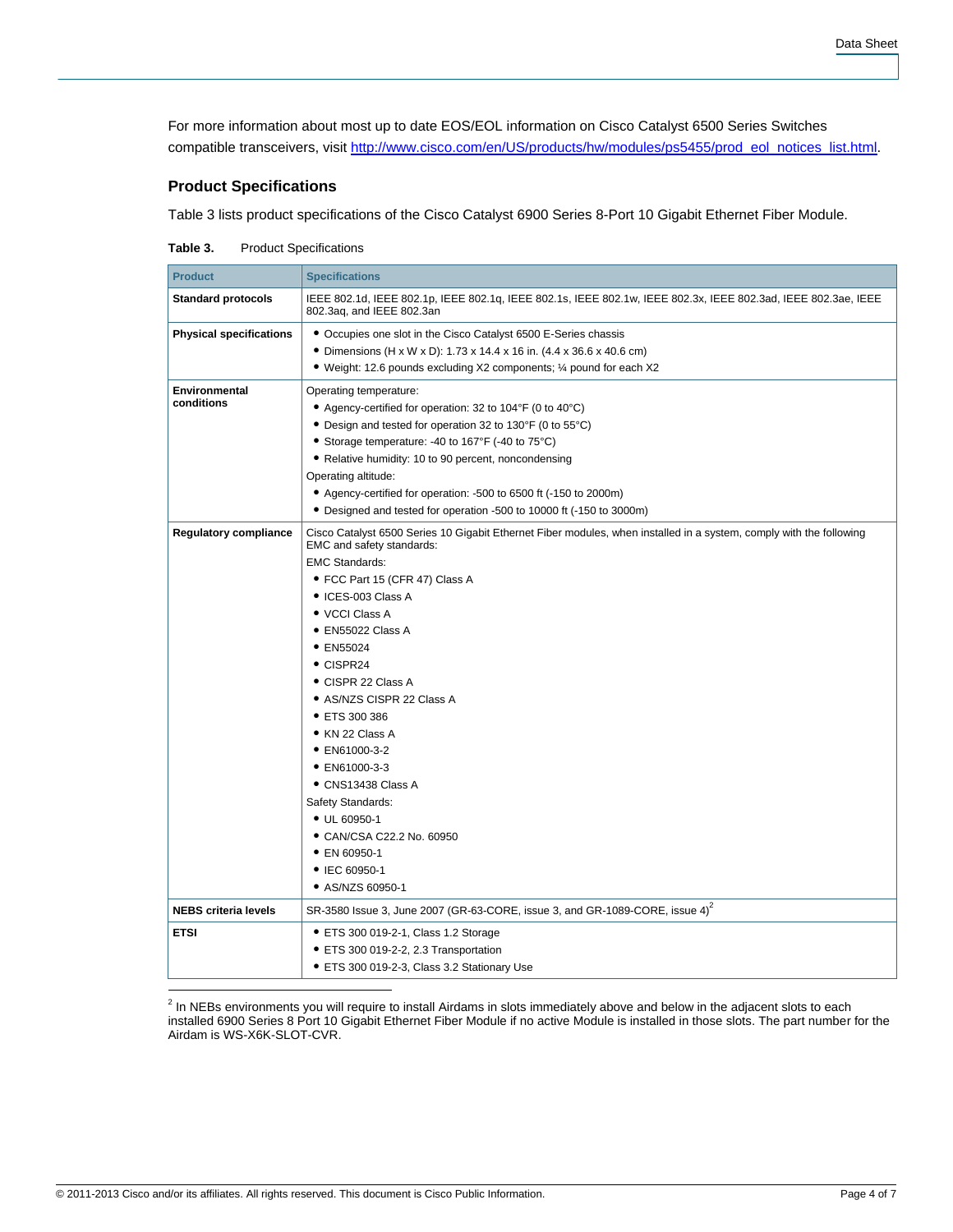| <b>Product</b>            | <b>Specifications</b>                                                                                                                                                                    |
|---------------------------|------------------------------------------------------------------------------------------------------------------------------------------------------------------------------------------|
| Network management        | • ETHERLIKE-MIB (RFC 1643)                                                                                                                                                               |
|                           | • IP-MIB and IP-FORWARD-MIB for IPv6                                                                                                                                                     |
|                           | • IF-MIB (RFC 1573)                                                                                                                                                                      |
|                           | • Bridge MIB (RFC 1493)                                                                                                                                                                  |
|                           | • CISCO-STACK-MIB                                                                                                                                                                        |
|                           | • CISCO-VTP-MIB                                                                                                                                                                          |
|                           | • CISCO-CDP-MIB                                                                                                                                                                          |
|                           | • RMON MIB (RFC 1757)                                                                                                                                                                    |
|                           | • CISCO-PAGP-MIB                                                                                                                                                                         |
|                           | • CISCO-STP-EXTENSIONS-MIB                                                                                                                                                               |
|                           | • CISCO-VLAN-BRIDGE-MIB                                                                                                                                                                  |
|                           | • CISCO-VLAN-MEMBERSHIP-MIB                                                                                                                                                              |
|                           | • ENTITY-MIB (RFC 2037)                                                                                                                                                                  |
|                           | $\bullet$ HC-RMON                                                                                                                                                                        |
|                           | • RFC1213-MIB (MIB-II)                                                                                                                                                                   |
|                           | • SMON-MIB                                                                                                                                                                               |
| <b>Power requirements</b> | • WS-X6908-10G-2T: 588 Watts Maximum                                                                                                                                                     |
|                           | • WS-X6908-10G-2TXL: 603 Watts Maximum                                                                                                                                                   |
|                           | • At the time of the writing of this datasheet, the final power numbers are not known. Please consult the 12.2(50) SY<br>Release Notes for these numbers if they are not provided here.  |
|                           | • Go to http://www.cisco.com/go/powercalculator for easy power consumption calculation.                                                                                                  |
| <b>Indicators</b>         | • Status: green (operational), red (faulty), and orange (module booting)<br>• Link: green (port enabled and connected), orange (port disabled), and off (port enabled and not connected) |
|                           | • Blue Beacon: Used to ID a specific module in a fully populated system, within a multi-system environment                                                                               |

# **Ordering Information**

Table 4 gives ordering information.

## Table 4. Part Numbers for Ordering

| <b>Part Numbers</b>               | <b>Description</b>                                                                                 |
|-----------------------------------|----------------------------------------------------------------------------------------------------|
| 10 Gigabit Ethernet Fiber Modules |                                                                                                    |
| WS-X6908-10G-2T                   | Cisco Catalyst 6900 Series 8-Port 10 Gigabit Ethernet Fiber Module with DFC4 (Requires X2)         |
| WS-X6908-10G-2TXL                 | Cisco Catalyst 6900 Series 8-Port 10 Gigabit Ethernet Fiber Module with DFC4XL (Requires X2)       |
| WS-X6908-10G-2T=                  | Cisco Catalyst 6900 Series 8-Port 10 Gigabit Ethernet Fiber Module with DFC4 (Requires X2) Spare   |
| WS-X6908-10G-2TXL=                | Cisco Catalyst 6900 Series 8-Port 10 Gigabit Ethernet Fiber Module with DFC4XL (Requires X2) Spare |
| WS-F6K-DFC4-EXL=                  | Cisco Catalyst 6500 Dist Fwd Card- DFC4XL Spare, for WS-X6908-10G-2T                               |
| X2 Optics                         |                                                                                                    |
| X2-10GB-LRM                       | 10GBASE-LRM X2 (multimode fiber)                                                                   |
| XR-10GB-LR                        | 10GBASE-LR X2 (single-mode fiber)                                                                  |
| <b>X2-10GB-SR</b>                 | 10GBASE-SR X2 (multimode fiber)                                                                    |
| <b>X2-10GB-ER</b>                 | 10GBASE-ER X2 (single-mode fiber)                                                                  |
| <b>X2-10GB-ZR</b>                 | 10GBASE-ZR X2 (single-mode fiber)                                                                  |
| X2-10GB-LX4                       | 10GBASE-LX4 X2 (multimode fiber)                                                                   |
| X2-10GB-CX4                       | 10GBASE-CX4 X2 (copper InfiniBand cable)                                                           |
| X2-10G-DWDM                       | 32 wavelengths over single strand of single-mode fiber; 80 km                                      |
| <b>SFP Optics</b>                 |                                                                                                    |
| CVR-X2-SFP10G                     | SFP+ converter for X2 ports                                                                        |
| SFP-10G-LRM                       | 10GBASE-LRM SFP+ Transceiver Module                                                                |
| SFP-10G-LR                        | 10GBASE-LR SFP+ Transceiver Module                                                                 |
| SFP-10G-ER                        | 10GBASE-ER SFP+ Transceiver Module                                                                 |
| SFP-10G-SR                        | 10GBASE-SR SFP+ transceiver module                                                                 |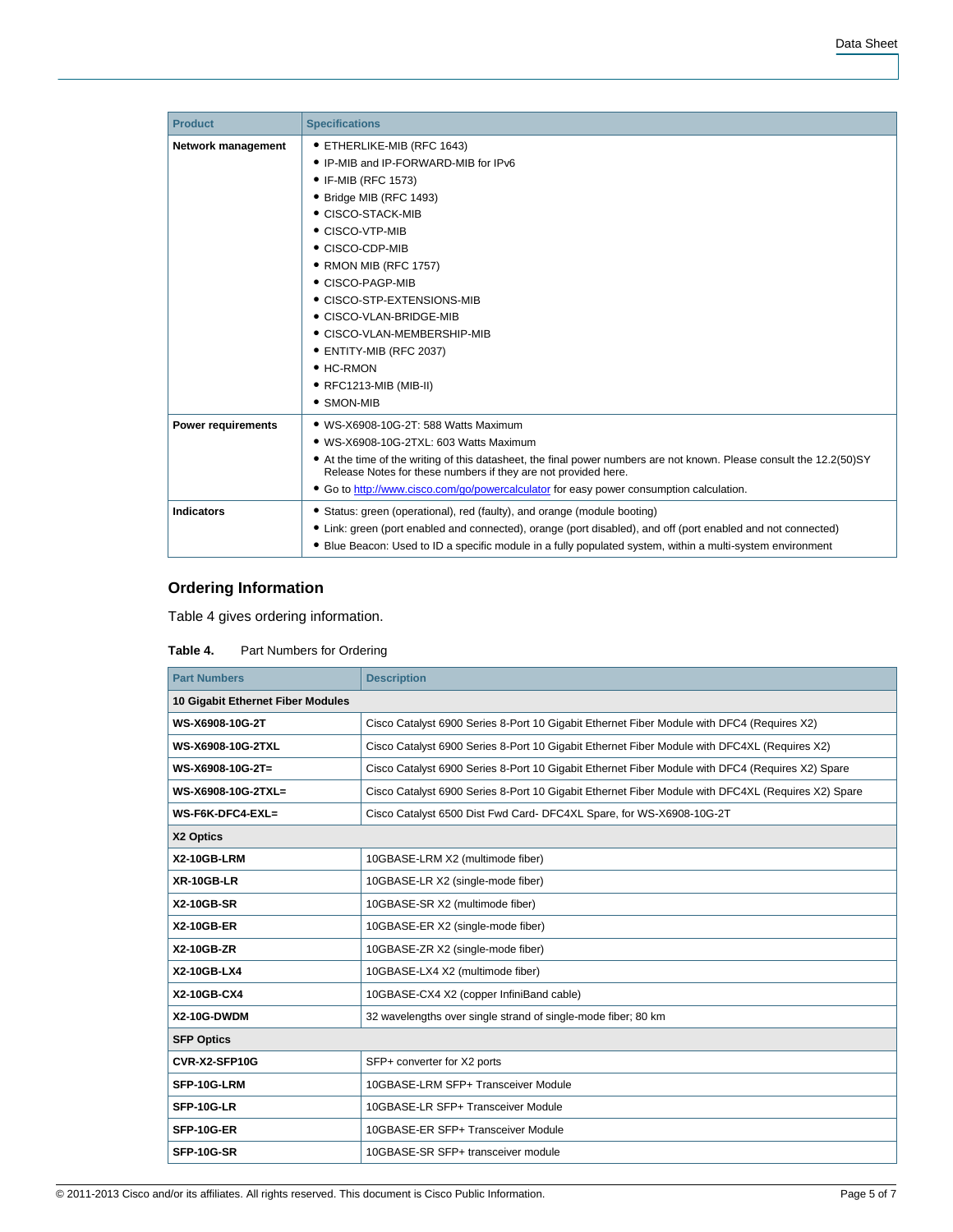| <b>Part Numbers</b> | <b>Description</b>                          |
|---------------------|---------------------------------------------|
| SFP-H10GB-CU1M1     | 1-m 10G SFP+ Twinax cable assembly, passive |
| SFP-H10GB-CU3M1     | 3-m 10G SFP+ Twinax cable assembly, passive |
| SFP-H10GB-CU5M1     | 5-m 10G SFP+ Twinax cable assembly, passive |

#### Note:

- 8-port 10 Gigabit Ethernet Fiber Module:
	- WS-X6908-10G-2T ships with WS-X6908-10GE and WS-F6K-DFC4-E.
	- WS-X6908-10G-2TXL ships with WS-X6908-10GE and WS-F6K-DFC4-EXL.
	- The front panel of these modules is labeled:

WS-X6908-10GE-2T or

- WS-X6908-10GE-2TXL if it is XL version
- Cisco IOS® Software commands will display WS-X6908-10GE with either WS-F6K-DFC4-E or WS-F6K-DFC4-EXL for XL version.

## **Cisco and Partner Services for Expanding the Borderless Network**

Drive borderless network innovation, optimize operational efficiencies, establish business flexibility, and gain competitive advantage using intelligent, personalized services from Cisco and our partners. Through a discovery process that begins with understanding your business objectives, we help you integrate end-to-end solutions into your architecture and incorporate network services onto that platform. Sharing knowledge and leading practices, we support your success every step of the way as you deploy, absorb, manage, and scale new technology. Choose from a flexible suite of support services designed to meet your business needs and help you maintain high-quality network performance while controlling operational costs. For more information, visit [http://www.cisco.com/go/services.](http://www.cisco.com/go/services)

### **Warranty Coverage and Technical Service Options**

The Cisco Catalyst 6500 System comes with a Cisco 90-day hardware warranty. Adding a contract for a technical service offering such as Cisco SMARTnet<sup>®</sup> Service to your device coverage provides access to the Cisco Technical Assistance Center (TAC) and can provide a variety of hardware replacement options to meet critical business needs, updates for licensed OS software, and registered access to the extensive Cisco.com knowledge base and support tools.

For more information about Cisco warranties, go to [http://www.cisco.com/go/warranty.](http://www.cisco.com/go/warranty)

For information about Cisco Technical Services, go to [http://www.cisco.com/go/ts.](http://www.cisco.com/go/ts)